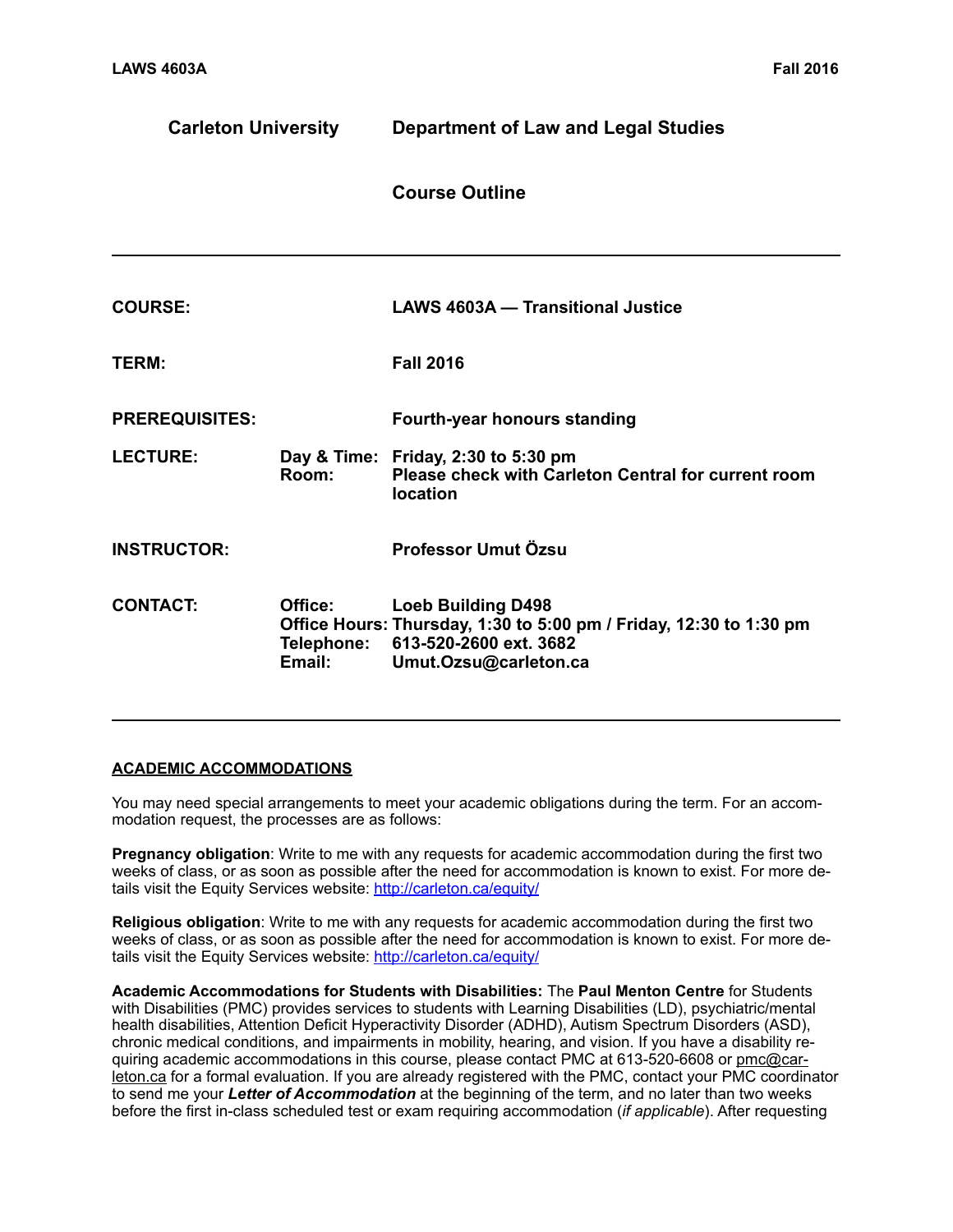accommodation from PMC, meet with me to ensure accommodation arrangements are made. Please consult the PMC website for the deadline to request accommodations for the formally-scheduled exam (*if applicable*) at<http://carleton.ca/pmc/students/dates-and-deadlines/>

You can visit the Equity Services website to view the policies and to obtain more detailed information on academic accommodation at<http://carleton.ca/equity/>

### **Plagiarism**

Plagiarism is presenting, whether intentional or not, the ideas, expression of ideas or work of others as one's own. Plagiarism includes reproducing or paraphrasing portions of someone else's published or unpublished material, regardless of the source, and presenting these as one's own without proper citation or reference to the original source. Examples of sources from which the ideas, expressions of ideas or works of others may be drawn from include but are not limited to: books, articles, papers, literary compositions and phrases, performance compositions, chemical compounds, art works, laboratory reports, research results, calculations and the results of calculations, diagrams, constructions, computer reports, computer code/software, and material on the Internet. Plagiarism is a serious offence.

More information on the University's **Academic Integrity Policy** [can be found at: http://carleton.ca/stu](http://carleton.ca/studentaffairs/academic-integrity/)dentaffairs/academic-integrity/

## **Department Policy**

The Department of Law and Legal Studies operates in association with certain policies and procedures. Please review these documents to ensure that your practices meet our Department's expectations.

#### <http://carleton.ca/law/current-students/>

#### **COURSE DESCRIPTION**

The subject of a large and varied body of academic and policy-oriented writing, "transitional justice" is the set of norms, practices, and mechanisms with which states that have shifted from one mode of political administration to another attempt to take stock of legacies of violence, repression, or systemic discrimination. The "justice" that is devised for such periods of "transition" typically relies upon both domestic and international law, and is premised upon some combination of the following elements: institutional reforms, reparations initiatives, large-scale criminal prosecutions, investigations into pervasive human rights violations, and the establishment of commissions for the ascertainment of "truth" and the facilitation of societal "reconciliation".

This course provides an interdisciplinary introduction to key debates concerning transitional justice. We will grapple with the theoretical content and political significance of transitional justice, examine its domestic and international legal dimensions, and study its operation in a variety of different national and regional contexts.

#### **REQUIRED TEXTS**

[All required readings are available online or will be made available on cuLearn \( https://carleton.ca/](https://carleton.ca/culearn/) culearn/ ). As a result, you do not need to purchase any text for this course.

### **EVALUATION**

There are four formal evaluation components to this course: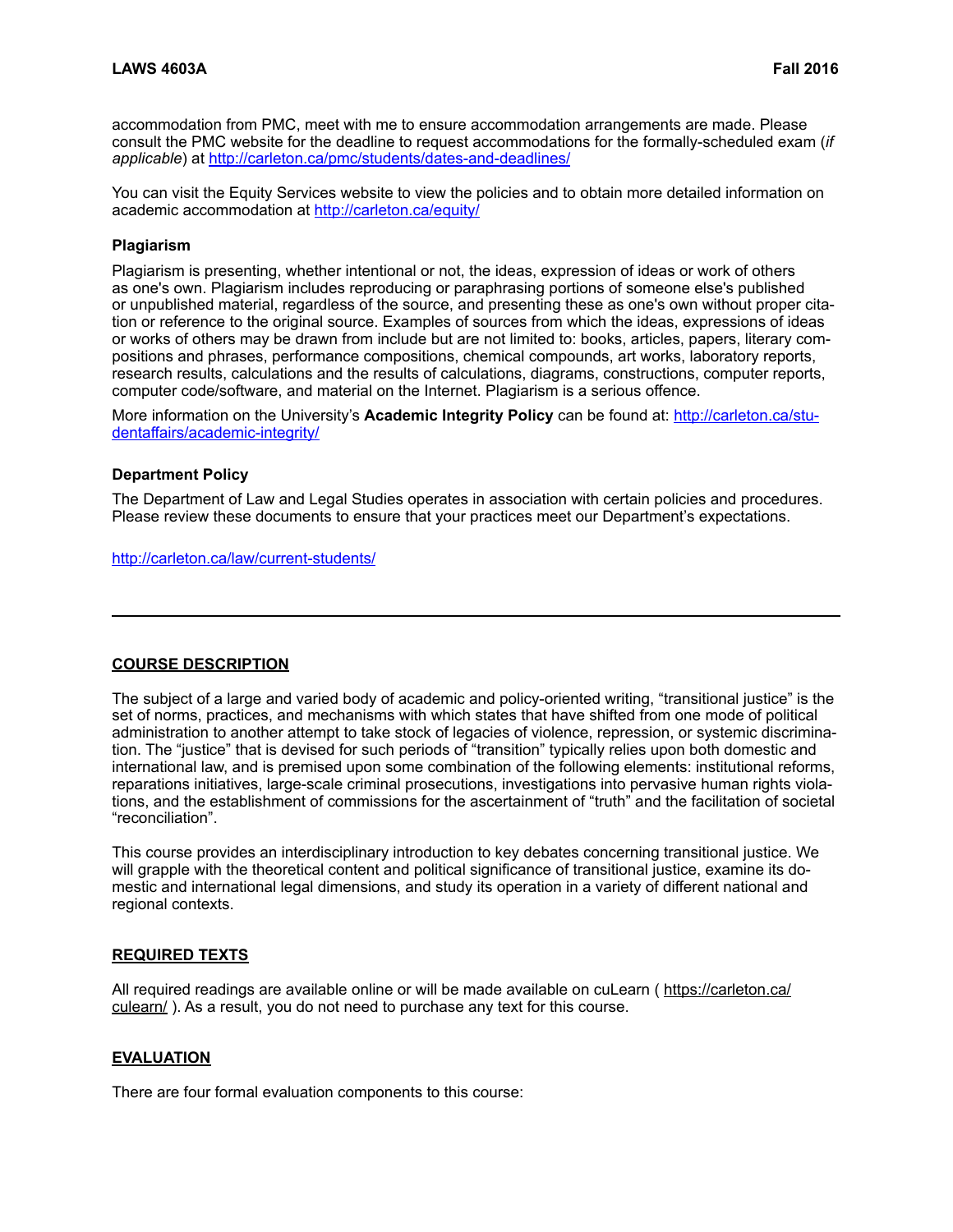**Research paper: 60% (due 2:30 pm on Friday, 2 December 2016) Response note: 20% (due 2:30 pm on Friday, 14 October 2016) Presentation: 10% Class participation: 10%**

These formal evaluation components are structured as follows:

**1. Research paper:** The research paper must be no less than 5000 words in total (excluding notes). It must have a clear thesis, be driven by a structured argument, and provide a sustained analysis of at least one of the issues or debates that we have examined in the course. While you must engage with some of the literature that we have studied, you will, of course, be expected to conduct independent research. For detailed guidelines, please consult the "Advice on Writing Assignments" document with which you have been provided alongside this syllabus. (This document is also available on cuLearn.) All students are required to canvass prospective paper topics with me by Friday, 11 November 2016. (Please email me with a brief description of your proposed paper.)

The final paper is due at 2:30 pm on Friday, 2 December 2016. It must be submitted electronically via cuLearn in advance of this deadline. Please refrain from submitting the research paper late. A grade reduction of 20% for every 24 hours that the paper is late will apply. (This includes weekends.) Extensions will be accorded only under extreme circumstances, such as severe illness or death of a family member. You must apply for an extension prior to the due date for the research paper. Appropriate documentation must accompany all requests for extensions. Computer failure, conflicts with work schedule, or similar problems are not a valid excuse for failure to submit your paper on time.

**2. Response note:** The response note must be 1500 words in total (excluding notes). It is intended to give you an opportunity to analyze – carefully but concisely – one of the pieces of secondary literature that appears on this syllabus. You are not expected to recapitulate the author's various points at great length. Indeed, limiting yourself to such recapitulation will almost certainly result in a grade reduction. Rather, you are expected to engage critically with the author's theoretical approach and central argument in light of the materials that we have studied, and to do so with a view to evaluating their strengths and weaknesses. For detailed guidelines, please consult the "Advice on Writing Assignments" document with which you have been provided alongside this syllabus. (This document is also available on cuLearn.)

The note is due at 2:30 pm on Friday, 14 October 2016. It must be submitted electronically via cuLearn in advance of this deadline. Again, please refrain from submitting the response note late. A grade reduction of 20% for every 24 hours that the note is late will apply. (This includes weekends.) Extensions will be accorded only under extreme circumstances, such as severe illness or death of a family member. You must apply for an extension prior to the due date for the response note. Appropriate documentation must accompany all requests for extensions. Computer failure, conflicts with work schedule, or similar problems are not a valid excuse for failure to submit your note on time.

**3. Presentation:** You are required to prepare and deliver a fifteen- to twenty-minute-long presentation. Your presentation must relate to one of the pieces of assigned literature that we will be reading and discussing. (You will choose the piece of assigned literature that you will be presenting during our first or second session.) You will be expected to outline the article's central argument and theoretical orientation, discuss its various strengths and weaknesses, and pose questions for general class discussion.

**4. Class participation:** Class participation will be assessed on the basis of your attendance in class and demonstrated familiarity with assigned readings, as manifested through the frequency with which you engage in serious and sustained discussion.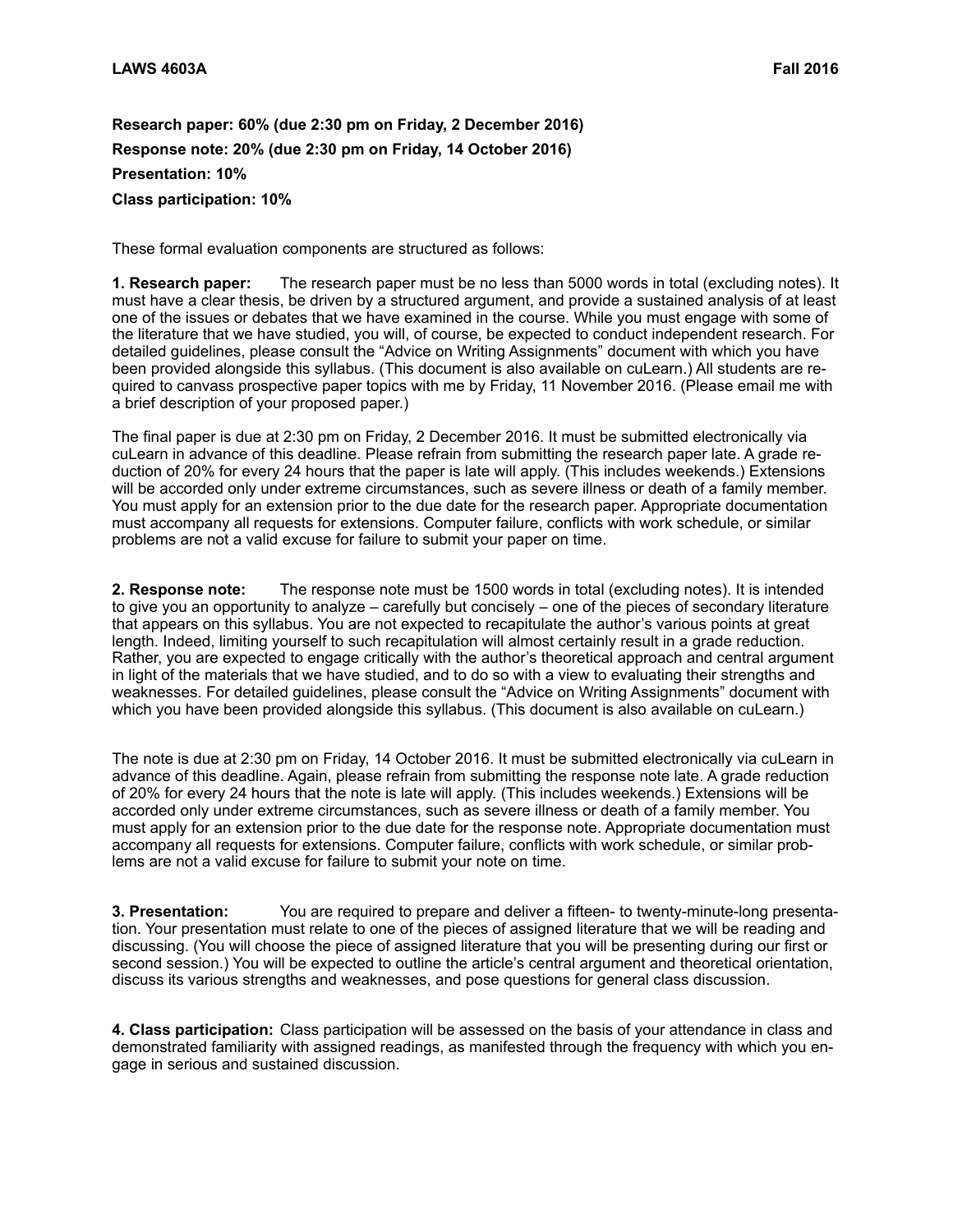Please note that there will be *no* make-up assignments or "grade-booster" assignments under any circumstances. Failure to complete *all* assignments in the course will result in a failing grade for the course. Deferrals are granted by the Registrar's Office.

Please also note that standing in a course is determined by the course instructor subject to the approval of the Department and of the Faculty Dean. This means that grades submitted by the instructor may be subject to revision. No grades are final until they have been approved by the Department and the Dean.

## **COMMUNICATION**

The primary means of communication outside of class will be cuLearn. However, I am always happy to answer any questions you may have or to discuss your research and writing. If you would like to talk to me in person, please stop by my office during office hours (preferably after having emailed me in advance to let me know that you will be doing so). If you would like to communicate via email, please note that I make every effort to respond to email queries within 48 hours.

# **SCHEDULE**

### **Session I [9 September 2016] – Introductory session**

**[No assigned readings.]**

#### **Session II [16 September 2016] — What is "transitional justice"?**

[International Center for Transitional Justice, "What is Transitional Justice?", available at: https://www.ic](https://www.ictj.org/about/transitional-justice)tj.org/about/transitional-justice (last accessed 24 August 2016).

"Guidance Note of the Secretary-General: United Nations Approach to Transitional Justice" (2010), avail[able at: https://www.un.org/ruleoflaw/blog/document/guidance-note-of-the-secretary-general-united-na](https://www.un.org/ruleoflaw/blog/document/guidance-note-of-the-secretary-general-united-nations-approach-to-transitional-justice/)tions-approach-to-transitional-justice/ (last accessed 24 August 2016).

Ruti G. Teitel, "Transitional Justice Genealogy" 16 (2003) *Harvard Human Rights Journal* 69-94.

Paige Arthur, "How 'Transitions' Reshaped Human Rights: A Conceptual History of Transitional Justice" 31 (2009) *Human Rights Quarterly* 321-67.

Vasuki Nesiah, "Theories of Transitional Justice: Cashing in the Blue Chips" in *The Oxford Handbook of the Theory of International Law*, ed. Anne Orford and Florian Hoffmann (Oxford: Oxford University Press, 2016) 779-96.

### *Optional reading*

Rosemary Nagy, "Transitional Justice as Global Project: Critical Reflections" 29 (2008) *Third World Quarterly* 275-89.

Janine Natalya Clark, "The Three Rs: Retributive Justice, Restorative Justice, and Reconciliation" 11 (2008) *Contemporary Justice Review* 331-50.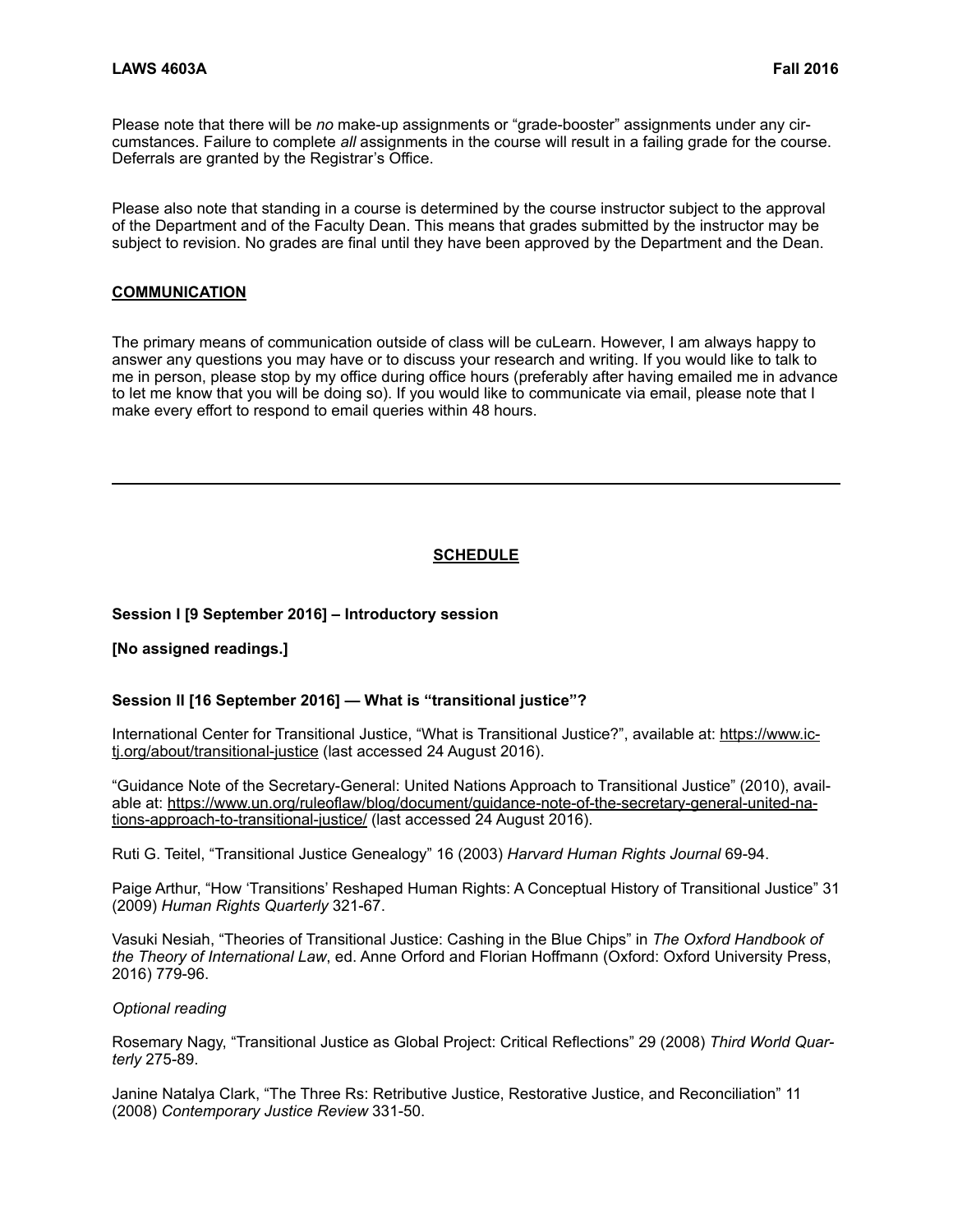## **Session III [23 September 2016] — International legal dimensions of transitional justice**

[Rome Statute of the International Criminal Court, UN Doc. A/CONF.183/9 \(1998\), available at: http://le](http://legal.un.org/icc/statute/99_corr/cstatute.htm)gal.un.org/icc/statute/99\_corr/cstatute.htm (last accessed 24 August 2016), articles 5-8.

United Nations Human Rights Council, *Report of the Special Rapporteur on the Promotion of Truth, Justice, Reparation, and Guarantees of Non-Recurrence, Pablo de Greiff*. UN Doc. A/HRC/21/46 (2012), [available at: http://www.ohchr.org/Documents/HRBodies/HRCouncil/RegularSession/Session21/A-](http://www.ohchr.org/Documents/HRBodies/HRCouncil/RegularSession/Session21/A-HRC-21-46_en.pdf)HRC-21-46 en.pdf (last accessed 24 August 2016).

Obiora Chinedu Okafor and Uchechukwu Ngwaba, "The International Criminal Court as a 'Transitional Justice' Mechanism in Africa: Some Critical Reflections" 9 (2015) *International Journal of Transitional Justice* 90-108.

Anne Orford, "Commissioning the Truth" 15 (2006) *Columbia Journal of Gender and Law* 851-83.

#### **Session IV [30 September 2016] — The post-Second World War context**

Gary Jonathan Bass, *Stay the Hand of Vengeance: The Politics of War Crimes Tribunals* (Princeton: Princeton University Press, 2000), ch. 5.

Ann Marie Prévost, "Race and War Crimes: The 1945 War Crimes Trial of General Tomoyuki Yamashita" 14 (1992) *Human Rights Quarterly* 303-38.

Doreen Lustig, "The Nature of the Nazi State and the Question of International Criminal Responsibility of Corporate Officials at Nuremberg: Revisiting Franz Neumann's Concept of Behemoth at the Industrialist Trials" 43 (2011) *New York University Journal of International Law and Politics* 965-1044.

#### **Session V [7 October 2016] — Post-***Apartheid* **South Africa**

Claire Moon, "Narrating Political Reconciliation: Truth and Reconciliation in South Africa" 15 (2006) *Social and Legal Studies* 257-75.

Judith Renner. "The Local Roots of the Global Politics of Reconciliation: The Articulation of 'Reconciliation' as an Empty Universal in the South African Transition to Democracy" 42 (2014) *Millennium: Journal of International Studies* 263-85.

Mahmood Mamdani, "Amnesty or Impunity? A Preliminary Critique of the Report of the Truth and Reconciliation Commission of South Africa (TRC)" 32 (2002) *Diacritics* 33-59.

# *Optional reading*

Truth and Reconciliation Commission (South Africa), *Truth and Reconciliation Commission Report*, 7 vols. (1998), available at: <http://www.justice.gov.za/trc/report/>(last accessed 24 August 2016).

### **Session VI [14 October 2016] — Rwanda, Morocco, Sierra Leone**

Susan Thomson, "The Darker Side of Transitional Justice: The Power Dynamics Behind Rwanda's *Gacaca* Courts" 81 (2011) *Africa* 373-90.

Susan Slyomovics, "The Moroccan Equity and Reconciliation Commission: The Promises of a Human Rights Archive" 24 (2016) *Arab Studies Journal* 10-41.

William A. Schabas, "Conjoined Twins of Transitional Justice? The Sierra Leone Truth and Reconciliation Commission and the Special Court" 2 (2004) *Journal of International Criminal Justice* 1082-99.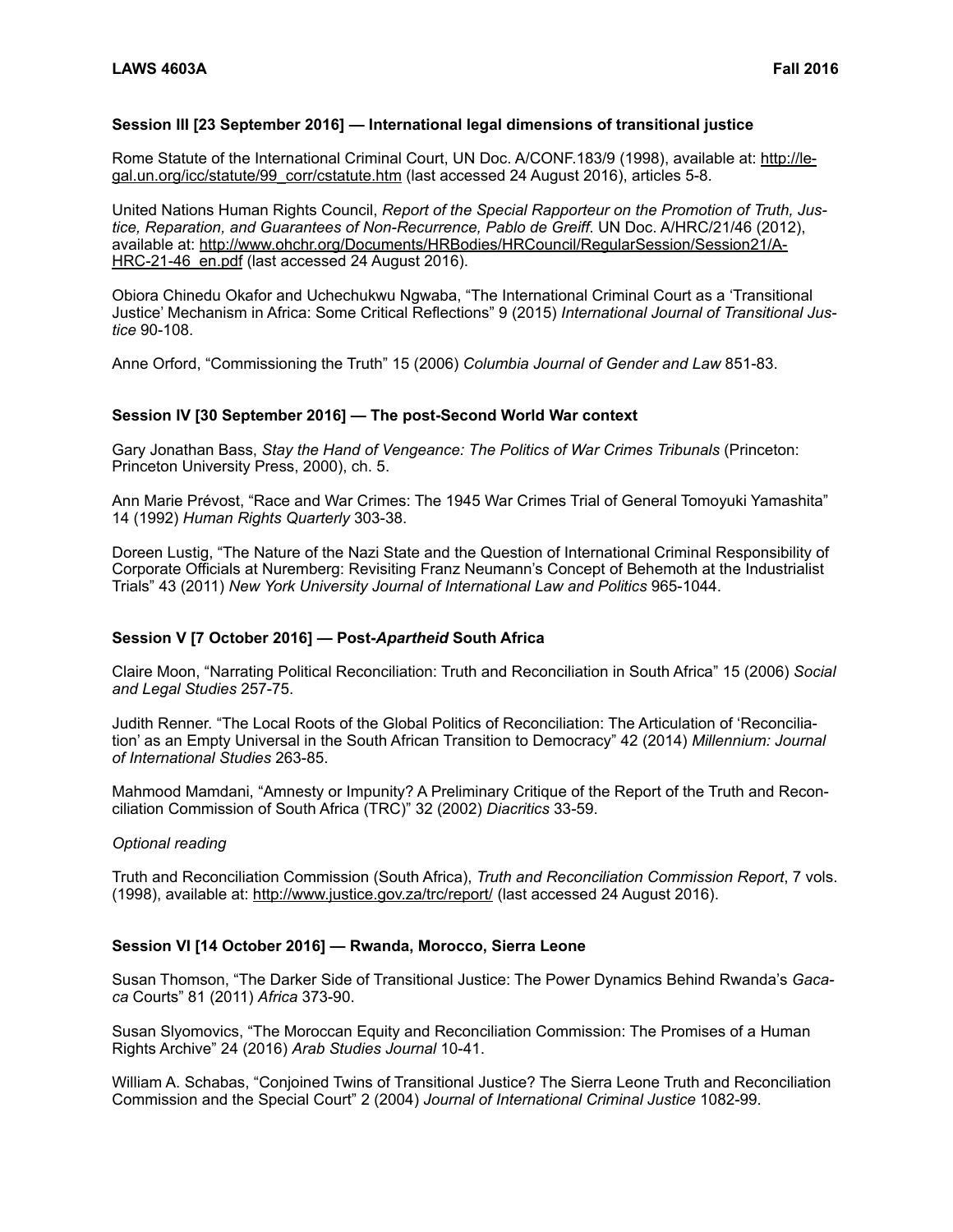# *Optional reading*

Charles Manga Fombad, "Transitional Justice in Africa: The Experience with Truth Commissions" (2008), available at: [http://www.nyulawglobal.org/globalex/Africa\\_Truth\\_Commissions.html](http://www.nyulawglobal.org/globalex/Africa_Truth_Commissions.html) (last accessed 24 August 2016).

Morocco Justice and Reconciliation Commission, *Summary of the Final Report* (2006), available at: http:// www.ccdh.org.ma/sites/default/files/documents/rapport\_final\_mar\_eng-3.pdf (last accessed 24 August 2016).

Sierra Leone Truth and Reconciliation Commission, *Witness to Truth: Report of the Sierra Leone Truth and Reconciliation Commission*[, 3 vols. \(2004\), available at: http://www.sierraleonetrc.org/index.php/view](http://www.sierraleonetrc.org/index.php/view-the-final-report/table-of-contents)the-final-report/table-of-contents (last accessed 24 August 2016).

# **Session VII [21 October 2016] — Latin America**

Cath Collins, "Human Rights Trials in Chile During and After the 'Pinochet Years'" 4 (2010) *International Journal of Transitional Justice* 67-86.

Ari Edward Gandsman, "Retributive Justice, Public Intimacies and the Micropolitics of the Restitution of Kidnapped Children of the Disappeared in Argentina" 6 (2012) *International Journal of Transitional Justice*  423-43.

Kathryn Sikkink and Carrie Booth Walling, "The Impact of Human Rights Trials in Latin America" 44 (2007) *Journal of Peace Research* 427-45.

#### *Optional reading*

National Commission on the Disappearance of Persons (Argentina), *Nunca Más: Report of the National Commission on the Disappearance of Persons* (1986), available at: http://www.desaparecidos.org/nun[camas/web/english/library/nevagain/nevagain\\_001.htm \(last accessed 24 August 2016\).](http://www.desaparecidos.org/nuncamas/web/english/library/nevagain/nevagain_001.htm)

National Commission for Truth and Reconciliation of Chile, *Report of the Chilean National Commission on Truth and Reconciliation* (1991), available at: http://www.usip.org/sites/default/files/resources/collections/ [truth\\_commissions/Chile90-Report/Chile90-Report.pdf \(last accessed 24 August 2016\).](http://www.usip.org/sites/default/files/resources/collections/truth_commissions/Chile90-Report/Chile90-Report.pdf)

# **[Due to the fall break, no class will be held on 28 October 2016.]**

#### **Session VIII [4 November 2016] — The "post-communist world"**

Samuel P. Huntington, "Democracy's Third Wave" 2 (1991) *Journal of Democracy* 12-34.

Kora Andrieu, "An Unfinished Business: Transitional Justice and Democratization in Post-Soviet Russia" 5 (2011) *International Journal of Transitional Justice* 198-220.

Jelena Subotic, "The Mythologizing of Communist Violence" in *Post-Communist Transitional Justice: Lessons from Twenty-Five Years of Experience*, ed. Lavinia Stan and Nadya Nedelsky (Cambridge: Cambridge University Press, 2015) 188-210.

Kirsten Campbell, "The Gender of Transitional Justice: Law, Sexual Violence and the International Criminal Tribunal for the Former Yugoslavia" 1 (2007) *International Journal of Transitional Justice* 411-32.

#### **[No class will be held on 11 November 2016.]**